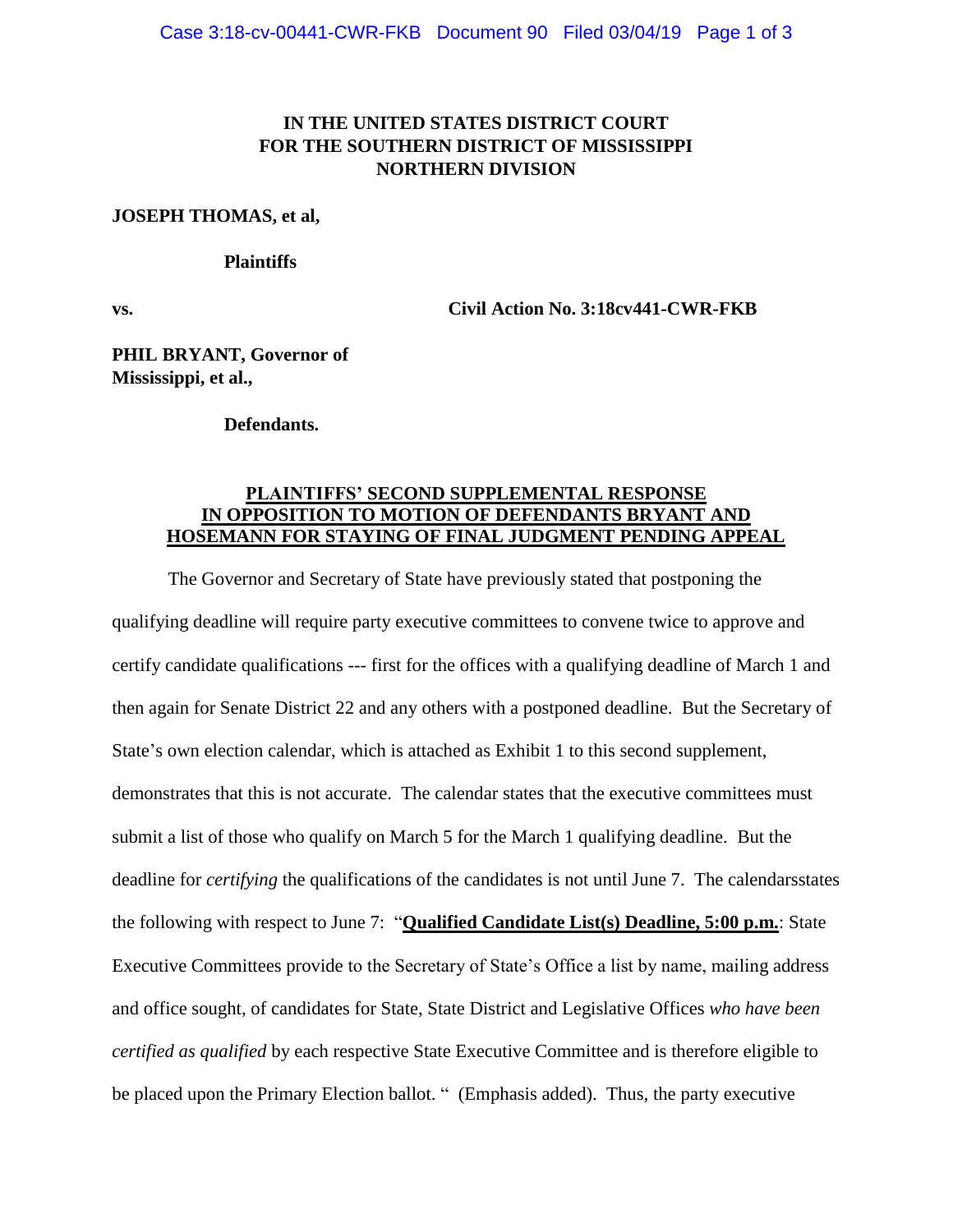committees will only need to convene one time (and presumably that can be done by phone or

email as well as in person).

BETH L. ORLANSKY, MSB 3938 MISSISSIPPI CENTER FOR JUSTICE P.O. Box 1023 Jackson, MS 39205-1023 (601) 352-2269 [borlansky@mscenterforjustice.org](mailto:borlansky@mscenterforjustice.org)

KRISTEN CLARKE JON GREENBAUM EZRA D. ROSENBERG ARUSHA GORDON POOJA CHAUDHURI LAWYERS'COMMITTEE FOR CIVIL RIGHTS UNDER LAW 1401 New York Ave., NW, Suite 400 Washington, D.C. 20005 (202) 662-8600 [erosenberg@lawyerscommittee.org](mailto:erosenberg@lawyerscommittee.org) [agordon@lawyerscommittee.org](mailto:agordon@lawyerscommittee.org) *Admitted Pro Hac Vice*

March 4, 2019 Respectfully submitted,

*s/ Robert B. McDuff* ROBERT B. MCDUFF, MSB 2532 767 North Congress Street Jackson, MS 39202 (601) 969-0802 [rbm@mcdufflaw.com](mailto:rbm@mcdufflaw.com)

ELLIS TURNAGE, MSB 8131 TURNAGE LAW OFFICE 108 N. Pearman Ave Cleveland, MS 38732 (662) 843-2811 [eturnage@etlawms.com](mailto:eturnage@etlawms.com)

PETER KRAUS CHARLES SIEGEL CAITLYN SILHAN WATERS KRAUS 3141 Hood Street, Suite 700 Dallas, TX 75219 (214) 357-6244 [pkraus@waterskraus.com](mailto:pkraus@waterskraus.com) [csiegel@waterskraus.com](mailto:csiegel@waterskraus.com) [csilhan@waterskraus.com](mailto:csilhan@waterskraus.com) *Admitted Pro Hac Vice*

*Attorneys for Plaintiffs*